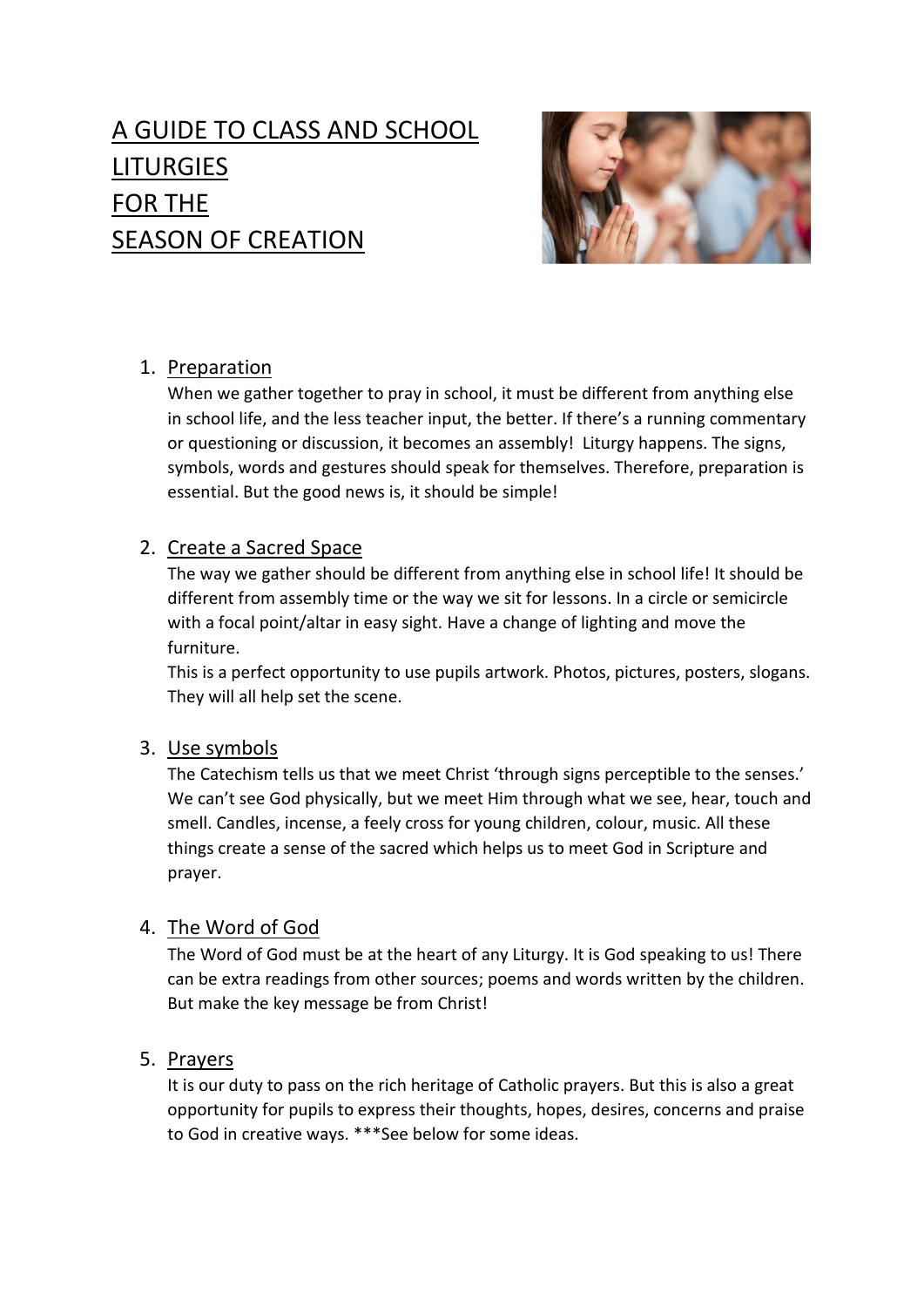### 6. Silence

Silence is an integral part of liturgy. It needs to be taught and practiced and used frequently. Some guidance may be needed (but as few words as possible!) Eg. '*We'll now listen to how God created the world. Then, we'll have a minute of quiet to think quietly of all the things we enjoy in nature, for which we'd like to say 'thank you.'*

### 7. Music

Quiet reflective music is great for reflection time. Songs and hymns are great but not always essential.

### 8. Participation

Active Participation was the most important feature of the Second Vatican Council. It didn't, as many people thought, mean that everyone had to be doing something. It DID mean that they should understand what was going on! This is why preparation is so important because there is the time to explain.

Explain the issue being prayer for, the pictures in a powerpoint, the meaning of a scripture passage, or the words of a prayer, then they will be more meaningful when they are encountered in the liturgy.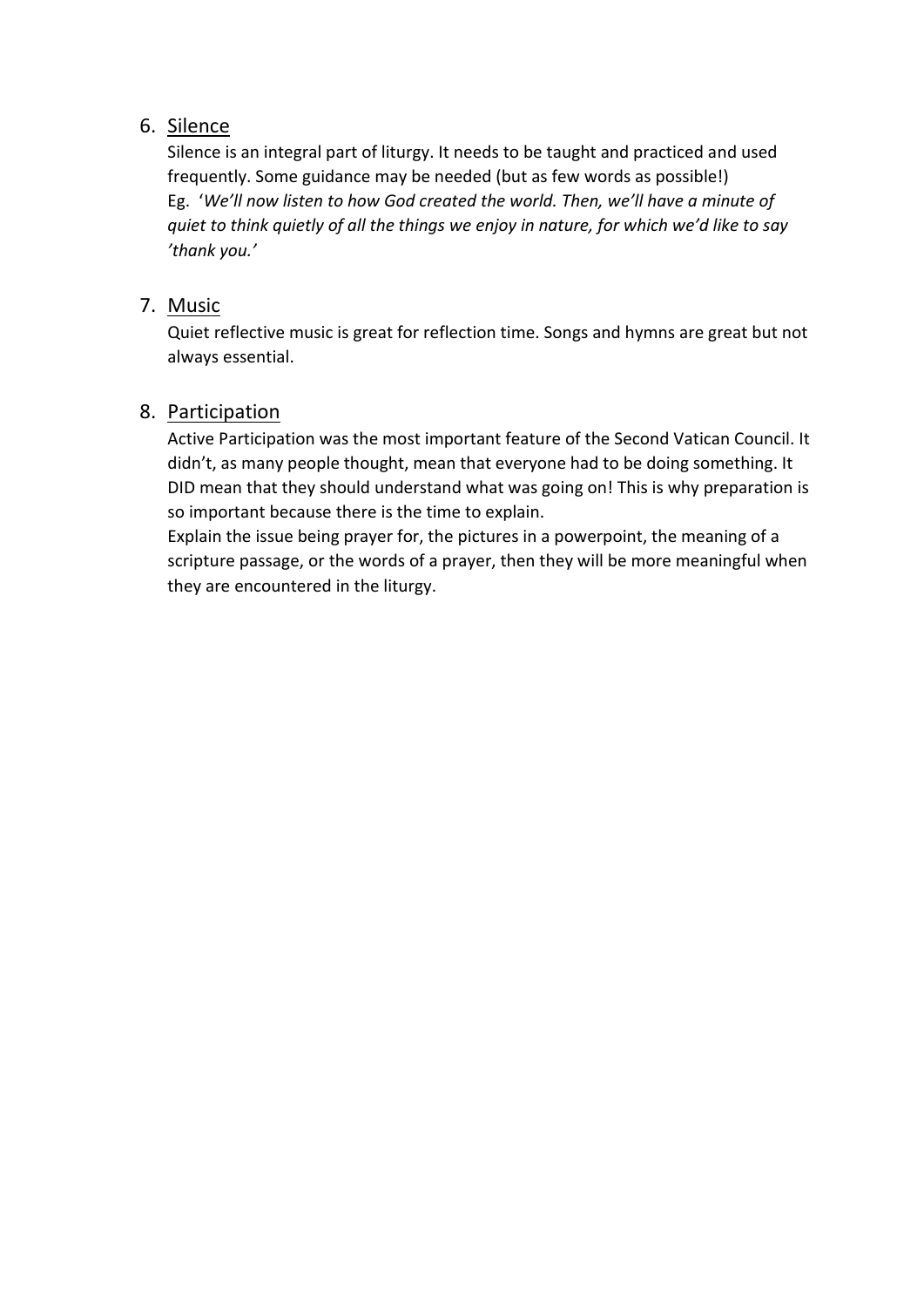# A PROGRESSION OF PRAYERS FOR THE SEASON OF CREATION

### **KS1 CIRCLE TIME PRAYERS**

• A prayer everyone says 3 times together 'Help us to look after the world.'

'Thank you God for the trees.'

We praise you God for fish.

• Each child adds their own idea to a phrase eg Please look after the… Thank you God for… Please bless…



• Older/more able children can create their own phrases

### **KS2/3/4 PRAYERS**

(Differentiation will come naturally by how much assistance is given. Older children will create their prayers with increasing amount of independence.)

- There are 4 kinds of prayer and all are suitable to use for the Season of Creation:
	- 1. Praise *' We praise you for the wonder of creation.'*
	- 2. Petition (asking) '*Help us to make decisions which protect our world.'*
	- 3. Thanksgiving '*Thank you for the beautiful colours and textures in nature.'*

 4. Contrition (saying sorry) '*We are sorry for throwing litter and harming the environment.'*

• CREATE A LITANY

The class or individual can create a response eg; 'Help us to care for our world.' Each child or pair write a line eg;

*For the mighty oceans, teaming with fish and sea creatures*. **Help us to care for our world.**

*For the fields where the crops that make our food grow.* **Help us to care for our world.**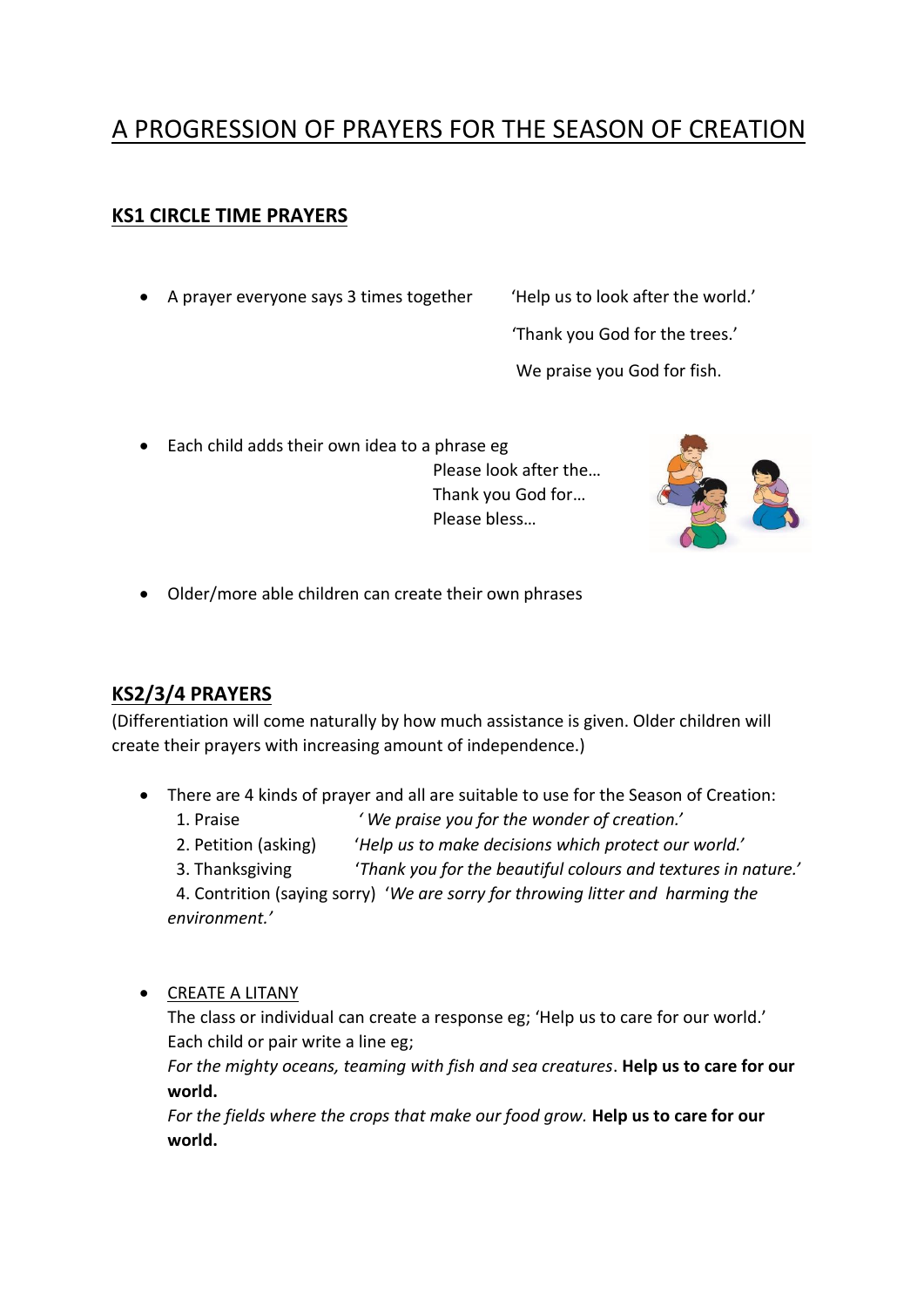- EXPLORE THE PSALMS. Some great creation poetry! Have a look at psalms 19, 29, 65, 67, 95, 98, 104, 139, 145, 146, 148 Use a line or phrase as a repeating prayer; **Let us praise the name of the Lord** For he made the rivers and seas **Let us praise the name of the Lord** For he made the waterfalls and streams **Let us praise the name of the Lord** For he made the clouds **Let us praise the name of the Lord** For he made the lakes
- WRITE A PRAYER WITH A RESPONSE **Help us to look after your world** By recycling and re-using **Help us to look after your world** By thinking twice of we need something new **Help us to look after your world** By not dropping litter
- AN EXAMINATION OF CONSCIENCE Have I dropped litter? Have I harmed nature? Have I wasted food?
- WRITE PRAYERS OF THE FAITHFUL These are normally used at Mass, but great for any liturgy. They can be very simple. Older pupils might like to add more detail.

**We pray for.. That… Lord in your mercy, Hear our prayer**

Eg. *We pray for those people who work in governments. That they will make decisions that protect the environment. Lord in your mercy…*